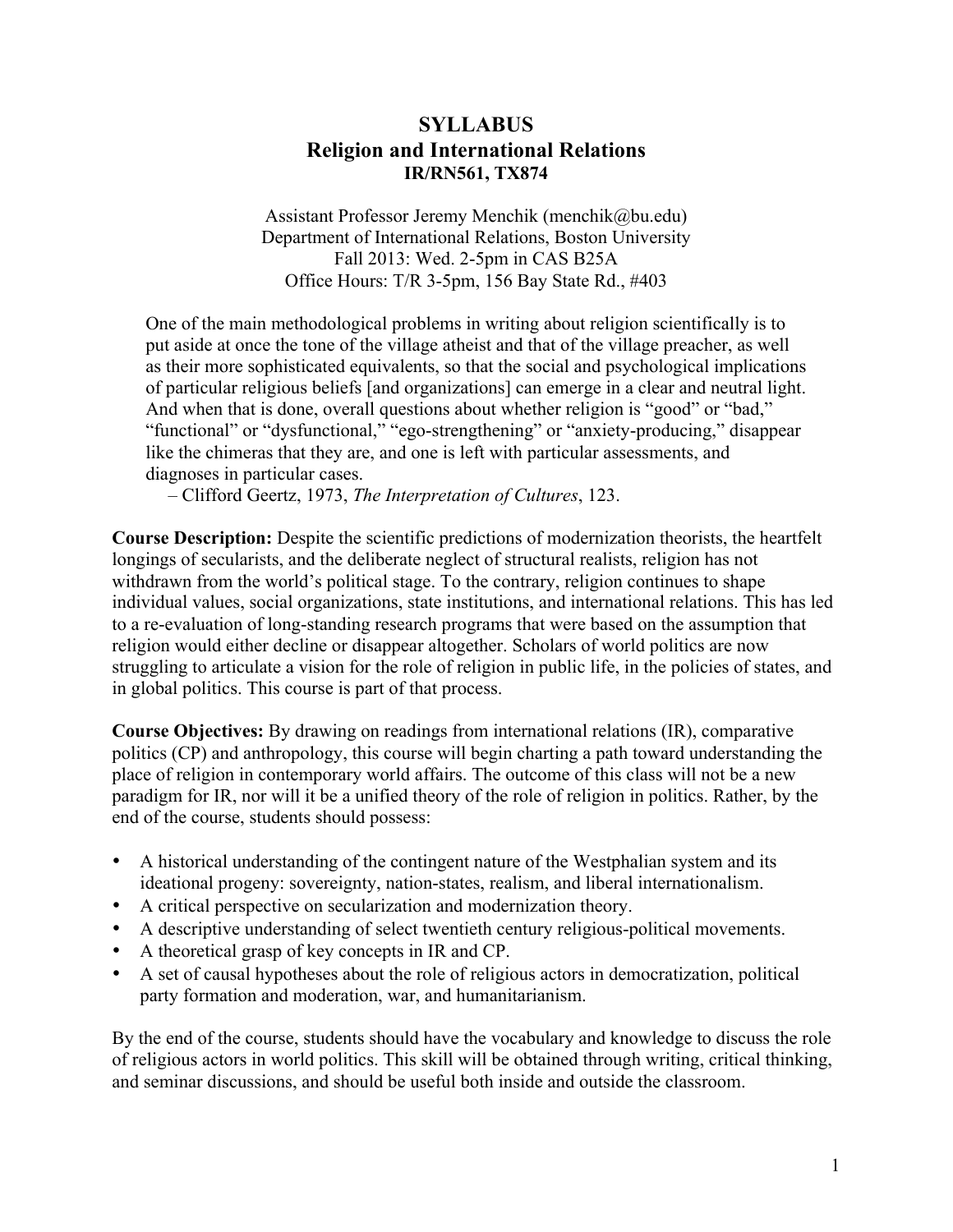**Required Texts:** The following books are required for the class and may be purchased at the BU bookstore or online. Article and chapter-length readings can be accessed through the course Blackboard site.

Talal Asad, *On Suicide Bombing* (New York: Columbia University Press, 2007)

Michael Barnett, *Empire of Humanity: A History of Humanitarianism* (Ithaca: Cornell University Press, 2013)

Toby Mattheisen, *Sectarian Gulf: Bahrain, Saudi Arabia, and the Arab Spring that Wasn't* (Stanford: Stanford University Press, 2013)

Robert Opello and Stephen Rosow, *The Nation-State and Global Order: A Historical Introduction to Contemporary Politics* (Boulder: Lynne Rienner, 2004)

Carrie Wickham, *The Muslim Brotherhood: Evolution of an Islamist Movement* (Princeton: Princeton University Press, 2013)

#### **Recommended:**

Elizabeth Shakman Hurd, *The Politics of Secularism in International Relations* (Princeton: Princeton University Press, 2008)

John M. Owen, *Clash of Ideas in World Politics: Transnational Networks, States, and Regime Change, 1510-2010* (Princeton: Princeton University Press, 2010)

Daniel Philpott, *Just and Unjust Peace: An Ethic of Political Reconciliation* (Oxford: Oxford University Press, 2012)

Timothy Samuel Shah, Alfred Stepan and Monica Duffy Toft, eds. *Rethinking Religion and World Affairs* (New York: Oxford University Press, 2012)

Jenny B. White, *Muslim Nationalism and the New Turks* (Princeton: Princeton University, 2013)

#### **Course Requirements**

Participation (15%): The course will be run as a seminar. This format requires students to attend regularly, read diligently, and participate actively in class discussions.

Response Papers (5 x 5% = 25%): Student will write five short (2-3 pages, double-spaced, 1 inch margins) analytical response papers (RP) over the course of the semester. I will provide the paper prompt one week before they are due on **9/18, 10/16, 10/30, 11/20, and 12/4**.

Midterm Exam (20%): One 4-5 page take-home essay exam will be given at the end of class **10/2** and returned via email by **noon on 10/4.**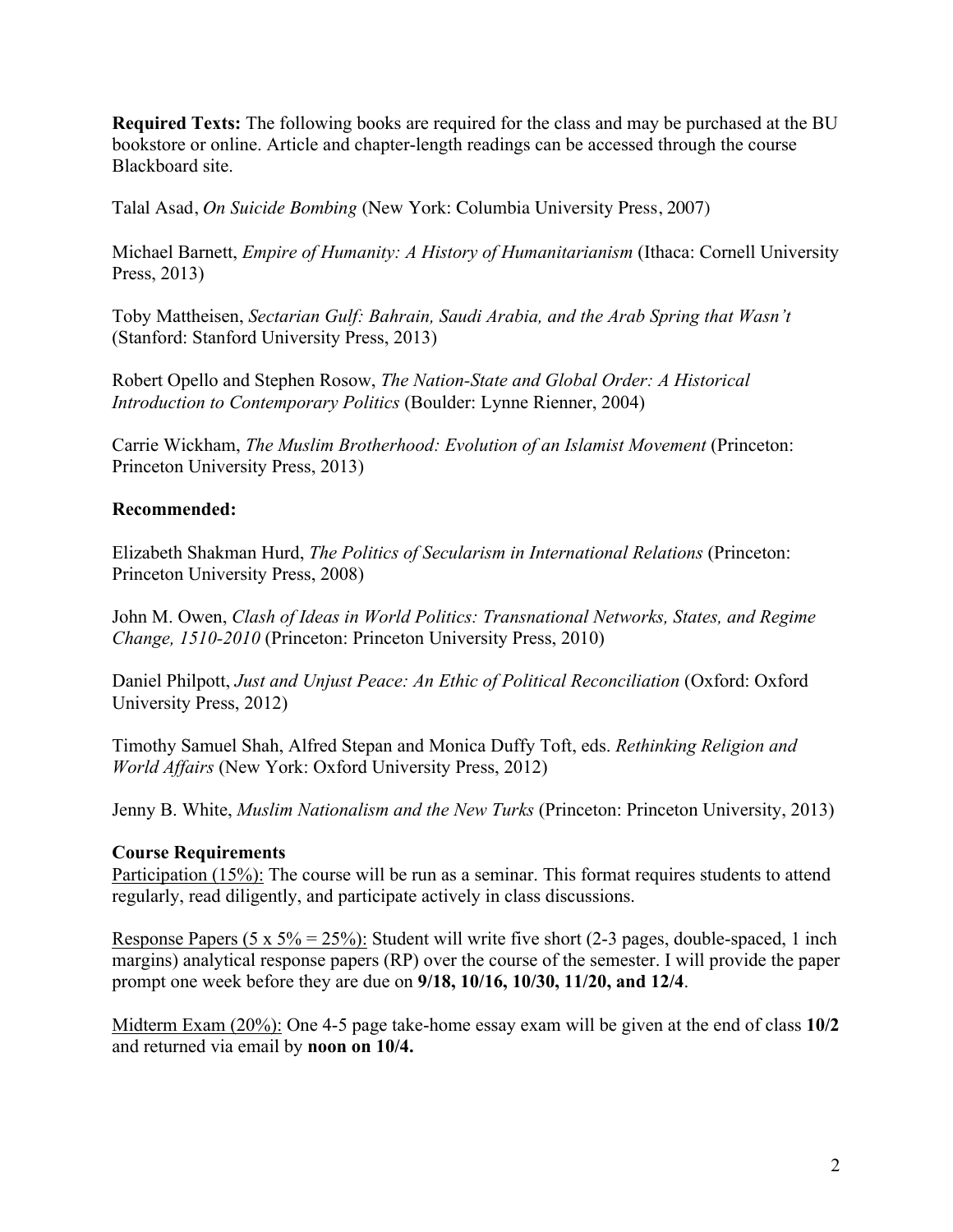Final Exam (Undergraduates Students: 40%): The final exam is a take-home essay, 7-8 pages in length. The exam will be handed out at the end of class on **12/11** and must be returned via email by **noon on 12/18**.

Research Paper (Graduate Students: 40%): In lieu of a final exam, graduate students are required to write a 20-page research paper. Students must meet with me the week of **October 23** to present an abstract and preliminary list of sources. Papers are due via email by **noon on 12/18.** 

Late Work: Late submission of assignments will penalize your grade by incurring an automatic full-grade deduction per day beginning with the assignment deadline. Make up examinations will be granted only in exceptional cases.

**Explanation of Letter Grades:** http://www.bu.edu/reg/grades/explanation-of-grades/

**Special Needs:** If you have any special needs or circumstances, such as a learning disability or health concern, please do not hesitate to speak with me and we can discuss suitable accommodations and assistance.

**Academic Misconduct:** Plagiarism and cheating are serious offences and will be punished in accordance with BU's Academic Conduct Code: http://www.bu.edu/academics/resources/academic-conduct-code/

**Electronic Communications in Class:** Please close all email accounts, cell phones, instant messaging programs, homing pigeons, and any other communication devices for the duration of class. These are serious distractions to the instructor and your fellow students.

# **Dates and Readings**

# **September 4 Our Framework**

Key terms: comparative politics, tradition, international relations, secularism, sovereignty

Talal Asad, 1986. "The Idea of an Anthropology of Islam," *Occasional Papers Series* (Georgetown University Center for Contemporary Arab Studies).

Daniel Philpott, 2009. "Has the Study of Global Politics Found Religion?" *Annual Review of Political Science* 12, 183–202.

# **September 11 Historical Contingency and Moral Authority**

Key terms: nation-state, empire, feudalism, territorial sovereignty, civil society, moral authority

Opello and Rosow, *The Nation-State and Global Order,* Introduction - ch. 3 (1-74).

Rodney Bruce Hall, 1997. "Moral Authority as a Power Resource," *International Organization* 51:4, 591-622.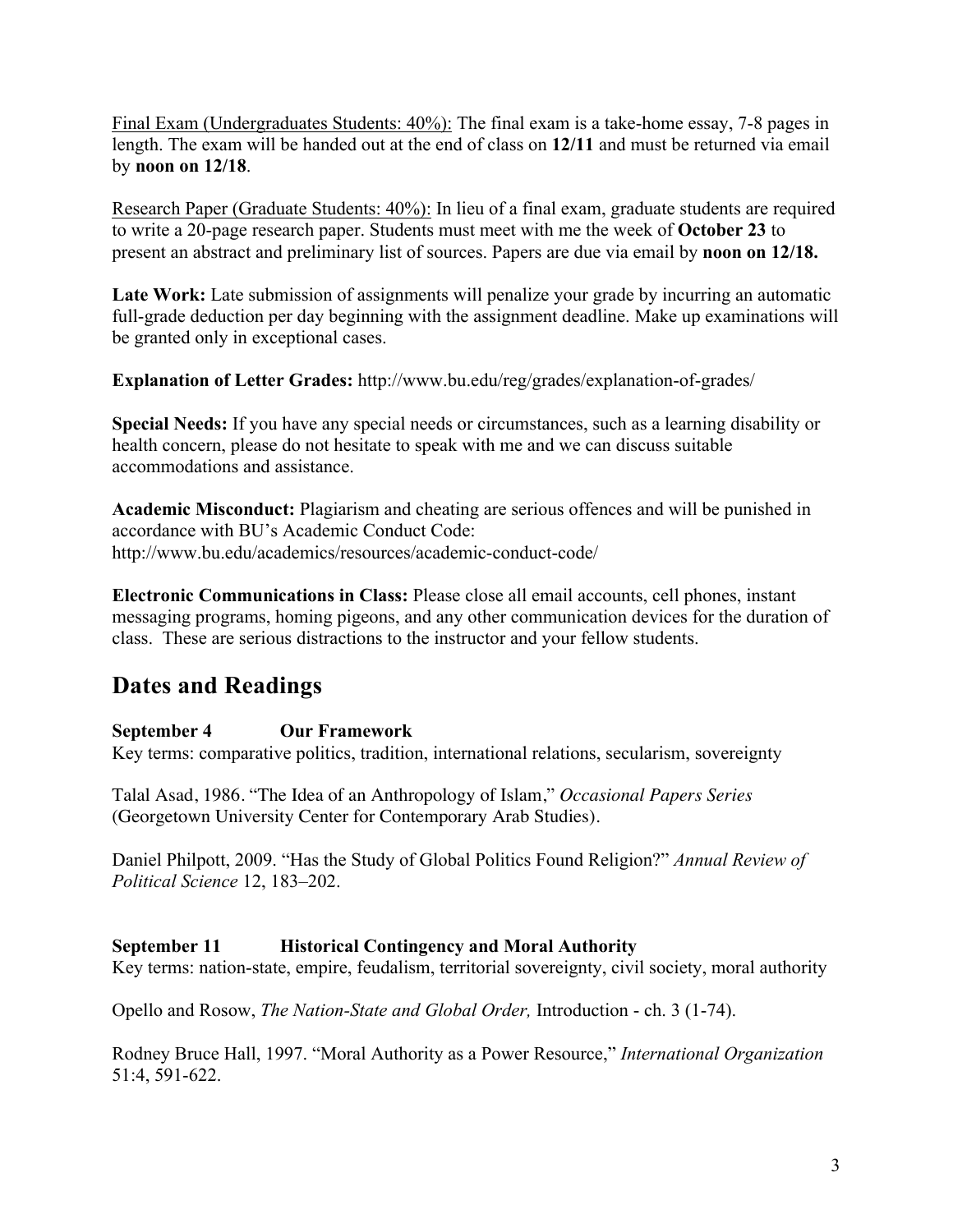# **September 18 The Peace of Westphalia [RP due]**

Key terms: reformation, modernity, sovereignty

Opello and Rosow, *The Nation-State and Global Order,* ch. 4-7 (77-163).

Daniel Philpott, 2000. "The Religious Roots of Modern International Relations," *World Politics* 52:2, 206–45.

#### **September 25 Beyond Westphalia**

Key terms: colonialism, nation-state, post-modernity, deterritorialized politics

Opello and Rosow, *The Nation-State and Global Order,* ch. 8-12 (167-280).

John Gerard Ruggie, 1993. "Territoriality and Beyond: Problematizing Modernity in International Relations," *International Organization* 47: 1, 139-174.

Jeff Haynes, 2001. "Transnational Religious Actors and International Politics," *Third World Quarterly* 22: 2, 143-158.

Jack Snyder, "Introduction," in Jack Snyder, ed. *Religion and International Relations Theory* (New York: Cambridge University Press, 2011), 1-23.

Recommended:

John D. Carlson and Erik C. Owens, "Reconsidering Westphalia's Legacy for Religion and International Politics" in John D. Carlson and Erik C. Owens, eds. *The Sacred and the Sovereign: Religion and International Politics* (Washington, DC: Georgetown University Press, 2003), 1-19, 28-37.

**October 2 After Secularization [Midterm distributed, due 10/4 at noon)** Key terms: secularization, privatization, differentiation, decline of belief, nationalism

Rodney Stark, 1999. "Secularization, R.I.P.," *Sociology of Religion* 60:3, 249-273.

José Casanova, 2006. "Rethinking Secularization: A Global Comparative Perspective," *The Hedgehog Review* Spring/Summer, 7-22.

Talal Asad, "Secularism, Nation-State, Religion," in *Formations of the Secular: Christianity, Islam, Modernity* (Stanford: Stanford University Press, 2003), 181-201.

Elizabeth Shakman Hurd, "Varieties of Secularism," and "Religious Resurgence," in *The Politics of Secularism in International Relations* (Princeton: Princeton University Press, 2008), 23-45, 134-146.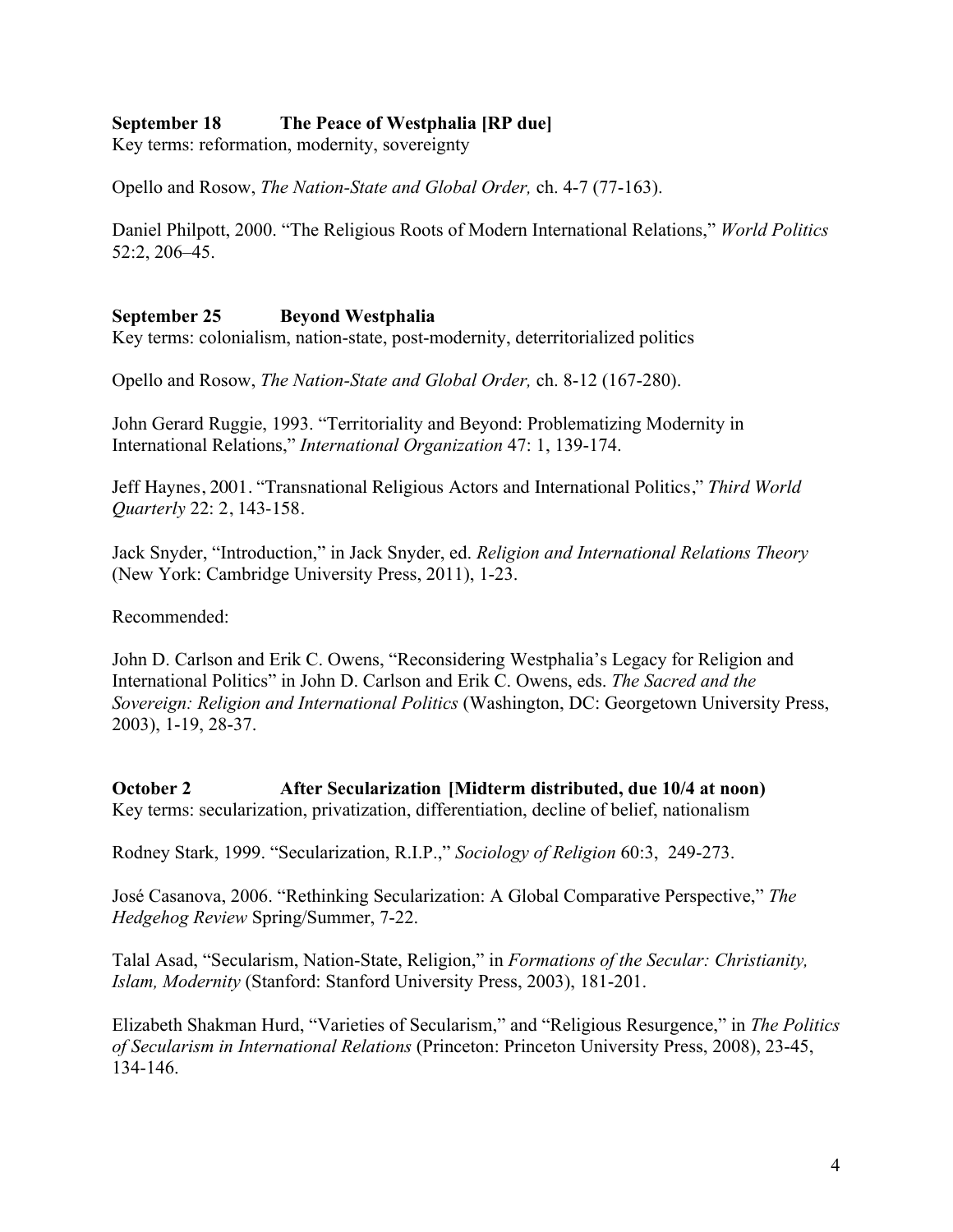### **October 9 Religion and Democracy**

Key terms: separation of religion and state, democracy, modernization, twin tolerations

Jonathan Fox, 2006. "World Separation of Religion and State Into the 21st Century," *Comparative Political Studies* 39:5, 537-569.

Alfred Stepan, 2000. "Religion, democracy, and the "twin tolerations," *Journal of Democracy,* 11:4, 37-56.

Alfred Stepan, Juan J. Linz and Yogendra Yadav. "Comparative Theory and Political Practice: Do We Need a 'State-Nation' Model as Well as a 'Nation-State' Model?" *Crafting State-Nations: India and Other Multinational Democracies* (Baltimore: The Johns Hopkins University Press, 2011), 1-38.

Leonardo A. Villalón, 2010. "From Argument to Negotiation: Constructing Democracy in African Muslim Contexts," *Comparative Politics* 42:4, 375-393.

Recommended:

Arzoo Osanloo, 2006. "The Measure of Mercy: Islamic Justice, Sovereign Power, and Human Rights in Iran," *Cultural Anthropology* 21:4, 570–602.

Robert D. Woodberry, 2012. "The Missionary Roots of Liberal Democracy," *American Political Science Review* 106:2, 244-74.

#### **October 16 Religion, Women, and Gender [RP due]**

Key terms: public sphere, counter-public, public/private distinctions, da'wa, gender

Charles Hirschkind, 2001. "Civic Virtue and Religious Reason: An Islamic Counter-Public," *Cultural Anthropology* 16:1, 3-34.

Saba Mahmood, "Chapter Two: Topography of the Piety Movement," *The Politics of Piety: The Islamist Revival and the Feminist Subject* (Princeton: Princeton University Press, 2005), 40-78.

Rachel Rinaldo, 2008. "Envisioning the Nation: Women Activists, Religion and the Public Sphere in Indonesia," *Social Forces* 86:4, 1781-1804.

Suzanne Brenner, 2011. "Private Moralities in the Public Sphere: Democratization, Islam, and Gender in Indonesia," *American Anthropologist* 113: 3, 478-490.

**October 23 Religion and Social Movements [Meetings w/graduate students]** Key terms: moderation-inclusion, social movements, political party formation

Rofesky Wickham, *The Muslim Brotherhood*, ch. 1-4 (1-95).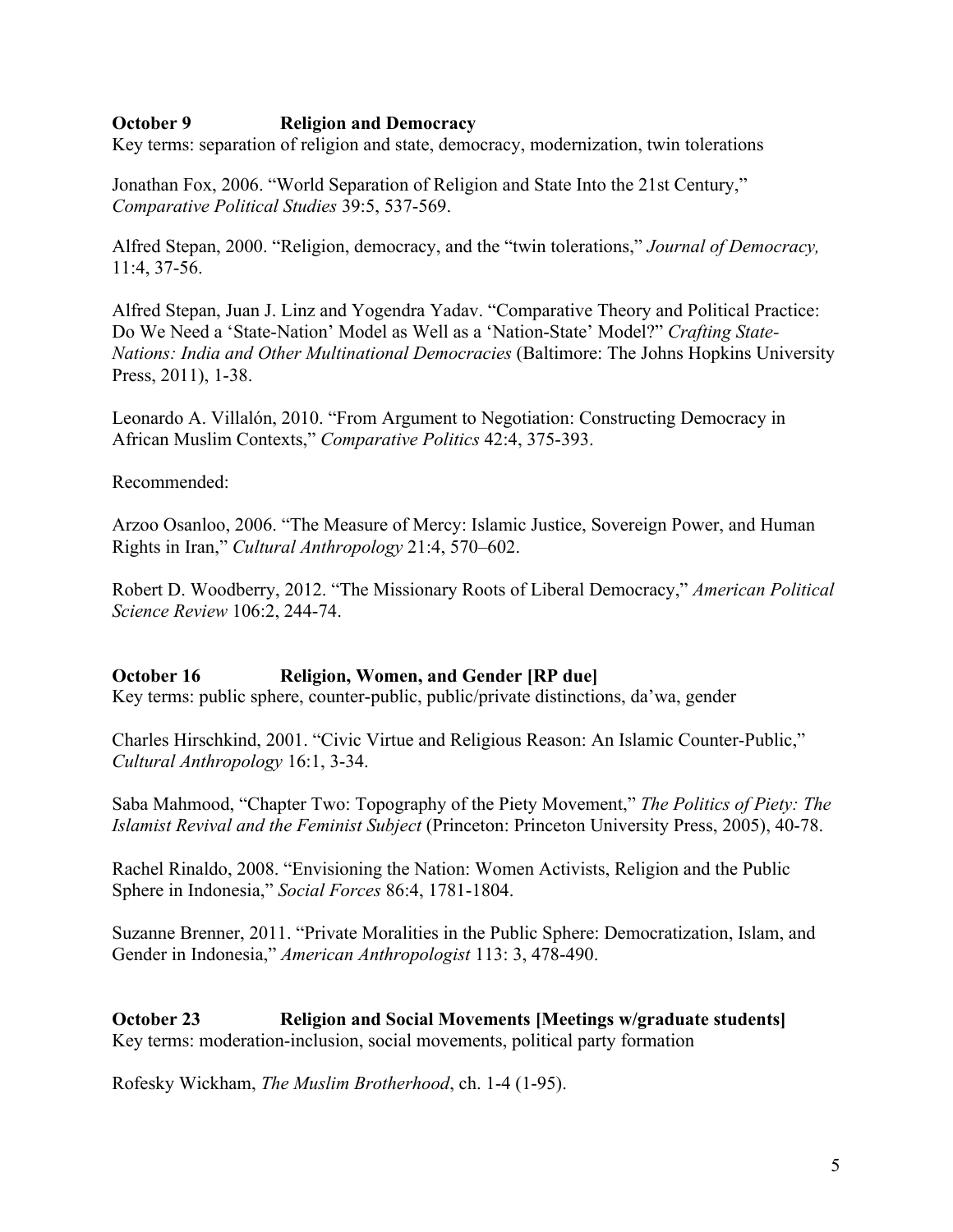Kathleen Collins, 2008. "Ideas, Networks, and Islamist Movements: Evidence from Central Asia and the Caucasus," *World Politics* 60:1, 64-96.

# **October 30 Religion and Political Parties [RP due]**

Key terms: moderation-inclusion, institutions

Rofesky Wickham, *The Muslim Brotherhood*, ch. 5-9 (96-288).

Stathis N. Kalyvas, 1998. "From Pulpit to Party: Party Formation and the Christian Democratic Phenomenon," *Comparative Politics*, 30:3, 293-312.

Recommended:

R. William Liddle and Saiful Mujani, 2007. "Leadership, Party, and Religion: Explaining Voting Behavior in Indonesia," *Comparative Political Studies* 40:7, 832-857.

# **November 6 Sectarianism**

Key terms: sectarianism, authoritarianism, clientalism, social welfare, ethnic entrepreneurs

Toby Mattheisen, *Sectarian Gulf: Bahrain, Saudi Arabia, and the Arab Spring that Wasn't* (Stanford: Stanford University Press, 2013).

Melani Cammett and Sukriti Issar, 2010. "Bricks and Mortar Clientelism: Sectarianism and the Logics of Welfare Allocation in Lebanon," *World Politics* 62: 3, 381-421.

# **November 13 Religion and Civil War**

Key terms: assimilation, cooperation, polarization, pogrom, secession, religious organizations

Diana Dumitru and Carter Johnson, 2011. "Constructing Interethnic Conflict and Cooperation: Why Some People Harmed Jews and Others Helped Them during the Holocaust in Romania," *World Politics* 63:1, 1-42.

Jeffrey S. Kopstein and Jason Wittenberg*,* 2011. "Deadly Communities: Local Political Milieus and the Persecution of Jews in Occupied Poland," *Comparative Political Studies* 44:3, 259 – 283.

Giovanni Capoccia, Lawrence Saez and Eline de Rooil, 2012. "When State Responses Fail: Religion and Secessionism in India 1952—2002," *The Journal of Politics* 74:4, 1010–022.

Michael C Horowitz, 2009. "Long Time Going: Religion and the Duration of Crusading," *International Security* 34: 2, 162–193.

Recommended: